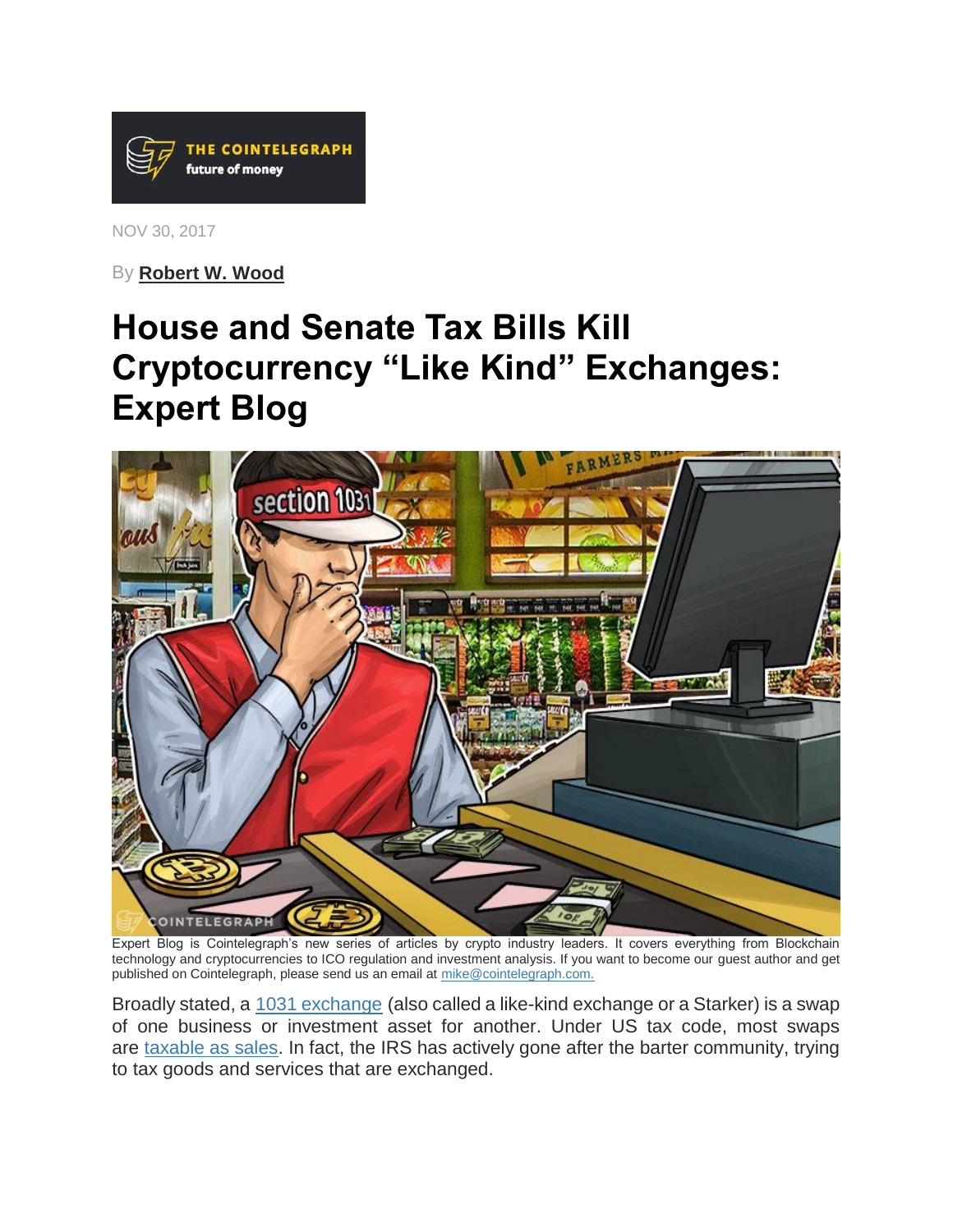Section 1031 is an exception to the rule that swaps are generally fully taxable. If you can manage to come within 1031, you'll either have no tax, or limited tax due at the time of the exchange. In effect, you can change the form of your investment without (as the IRS sees it) cashing out or recognizing a capital gain. That way your investment continues to grow, tax-deferred. If you qualify, there's no limit on how many times or how frequently you can do a 1031.

### **Primarily used for real estate**

Big commercial [real estate](https://cointelegraph.com/tags/real-estate) developers do this all the time. Think Donald Trump.

You can roll over the gain from one piece of investment real estate to another, to another and another. Although you may have a profit on each swap, you avoid tax until you actually sell for cash many years later. Then, you'll hopefully pay only one tax, at a longterm capital gains rate.

[Since the IRS says cryptocurrency is property](https://cointelegraph.com/news/cryptocurrency-tax-tips-until-tax-relief-passes-expert-blog) and not currency, swaps under 1031 should be fine, right? Not so fast - whether 1031 applies to cryptocurrency is debatable. But the debate may not be relevant for much longer, since both the [House tax bill](https://www.congress.gov/bill/115th-congress/house-bill/1/text) and the [Senate tax bill](https://www.finance.senate.gov/imo/media/doc/11.14.17%20Chairman) propose to restrict 1031 exchanges to real estate only.

The real estate industry is breathing a big sigh of relief that 1031 exchanges are being kept for them. In fact, the vast majority of 1031 exchanges are of real estate. However, some exchanges of personal property (say a painting) can qualify. But exchanges of corporate stock or partnership interests don't qualify. On the other hand, interests as a tenant in common (sometimes called TICs) in real estate do.

Most exchanges must merely be of "like-kind"—an enigmatic phrase that doesn't mean what you think it means. You can exchange an apartment building for raw land, or a ranch for a strip mall. Classically, an exchange involves a simple swap of one property for another between two people.

### **Delayed exchanges**

But the odds of finding someone with the exact property you want who wants the exact property you have are slim. For that reason, the vast majority of exchanges are delayed or "Starker" exchanges (named for the tax case that allowed them). In a delayed exchange, you need a middleman who holds the cash after you "sell" your property and uses it to "buy" the replacement property for you.

This three-party exchange is treated as a swap. The intermediary must meet a number of requirements. That's one reason delayed exchanges of cryptocurrency may not qualify. There are also two timing rules you must observe in a delayed exchange.

Once the sale of your property occurs, the intermediary will receive the cash. Then, within 45 days of the sale of your property, you must designate replacement property in writing to the intermediary, specifying the property you want to acquire. The second timing rule in a delayed exchange relates to closing.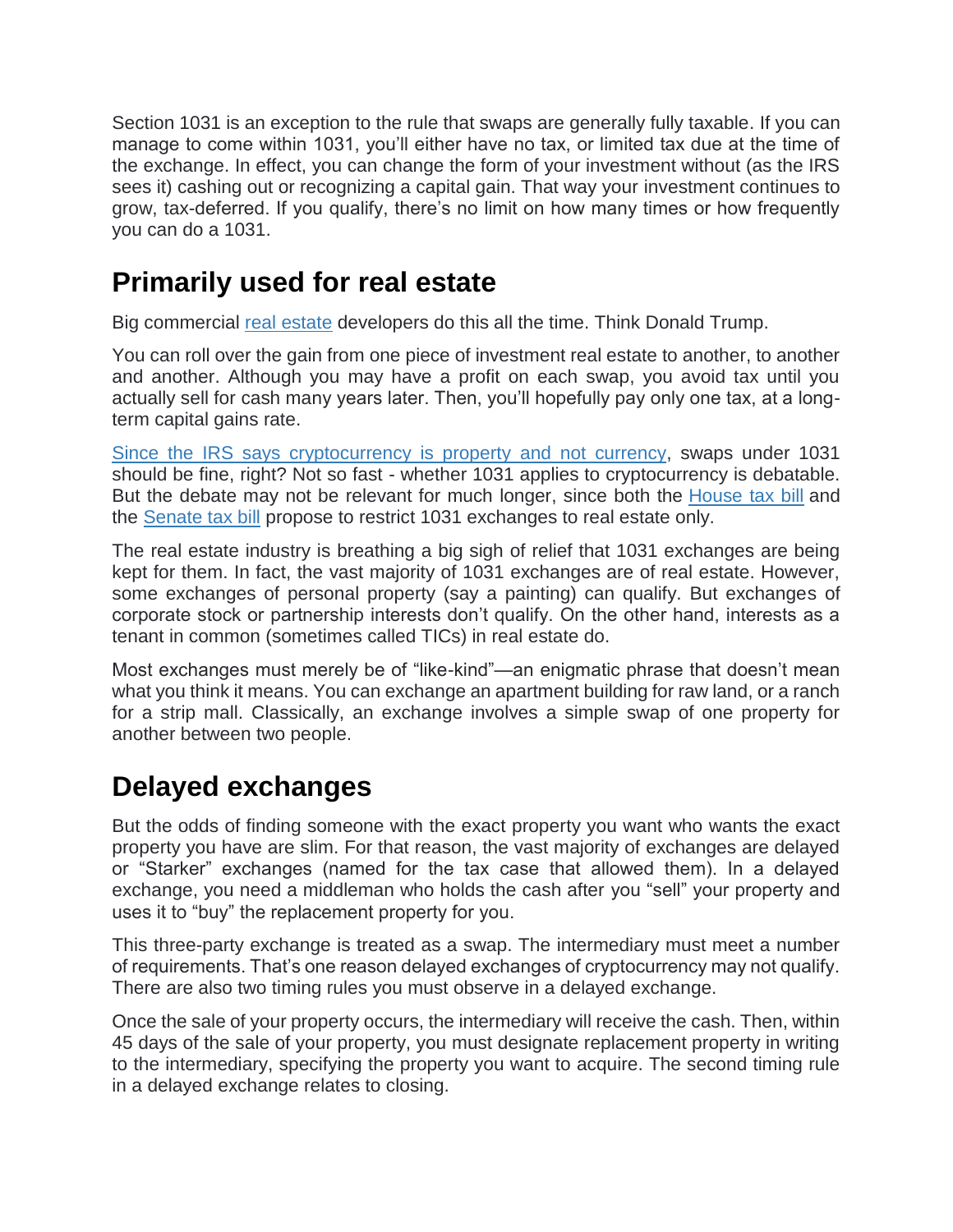You must close on the new property within 180 days of the sale of the old. Note that the two time periods run concurrently. That means you start counting when the sale of your property closes. If you designate replacement property exactly 45 days later, you'll have 135 days left to close on the replacement property.

You may have cash left over after the intermediary acquires the replacement property. If so, the intermediary will pay it to you at the end of the 180 days. That cash–known as "boot"—will be taxed as partial sales proceeds from the sale of your property.

You must consider mortgage loans or other debt on the property you relinquish, and any debt on the replacement property. If you don't receive cash back but your liability goes down, that too will be treated just like cash. There are many traps that can derail tax-free treatment.

#### **What about cryptocurrency?**

Until the law changes, what about 1031 exchanges of cryptocurrency? The IRS has been asked about this, but has so far remained mum. Some holders of cryptocurrency probably can say they are holding their cryptocurrency for use in their business or for investment. In fact, the investment use qualifier seems easy.

But the far tougher hurdle is whether they are swapping for property of like-kind. A direct **[Bitcoin](https://cointelegraph.com/tags/bitcoin)** for Bitcoin swap might be fine. But a Bitcoin for Ripple or Ethereum trade might not qualify. Section 1031 does not apply to trades of stocks or bonds, and the IRS could rely on this to nix any cross-species trade of cryptocurrency.

On the other hand, one might argue that different types of cryptocurrency are a little like different types of gold coins. If a swap of one type of gold coin for another qualifies, why not swaps of cryptocurrency? However, one likely IRS answer might be that if you swap, say, Ripple for Bitcoin, that is really more like swapping silver for gold, or vice versa.

Silver for gold would be taxable, so the IRS may say that a cross-species swap of cryptocurrency should be too. Many observers think this is how the IRS would come out. But the IRS hasn't said this so far. So, some of this question turns on risk.

## **On risk and reporting**

How big are the gains you are hoping to shield, and how much of a chance are you willing to take? On top of those questions, there are tax reporting rules to address. You need to claim Section 1031 treatment on your tax return to be able to say that you met the rules.

It might seem tempting not to report swaps of cryptocurrency and [try to fly under the radar.](https://cointelegraph.com/news/only-802-people-paid-taxes-on-bitcoin-profits-irs-says) But for those trying to use 1031, failing to report would be a mistake, in my view. You can't qualify for 1031 unless you claim it. If you want to see what you have to report to the IRS on your tax return, check out [IRS Form 8824.](https://www.irs.gov/pub/irs-access/f8824_accessible.pdf)

Both the House and Senate tax bills call for cutting back Section 1031 to cover only real estate. The two tax bills are filled with controversy, but not over this point. In that sense, the debates over 1031 exchanges of cryptocurrency may not be relevant too much longer.